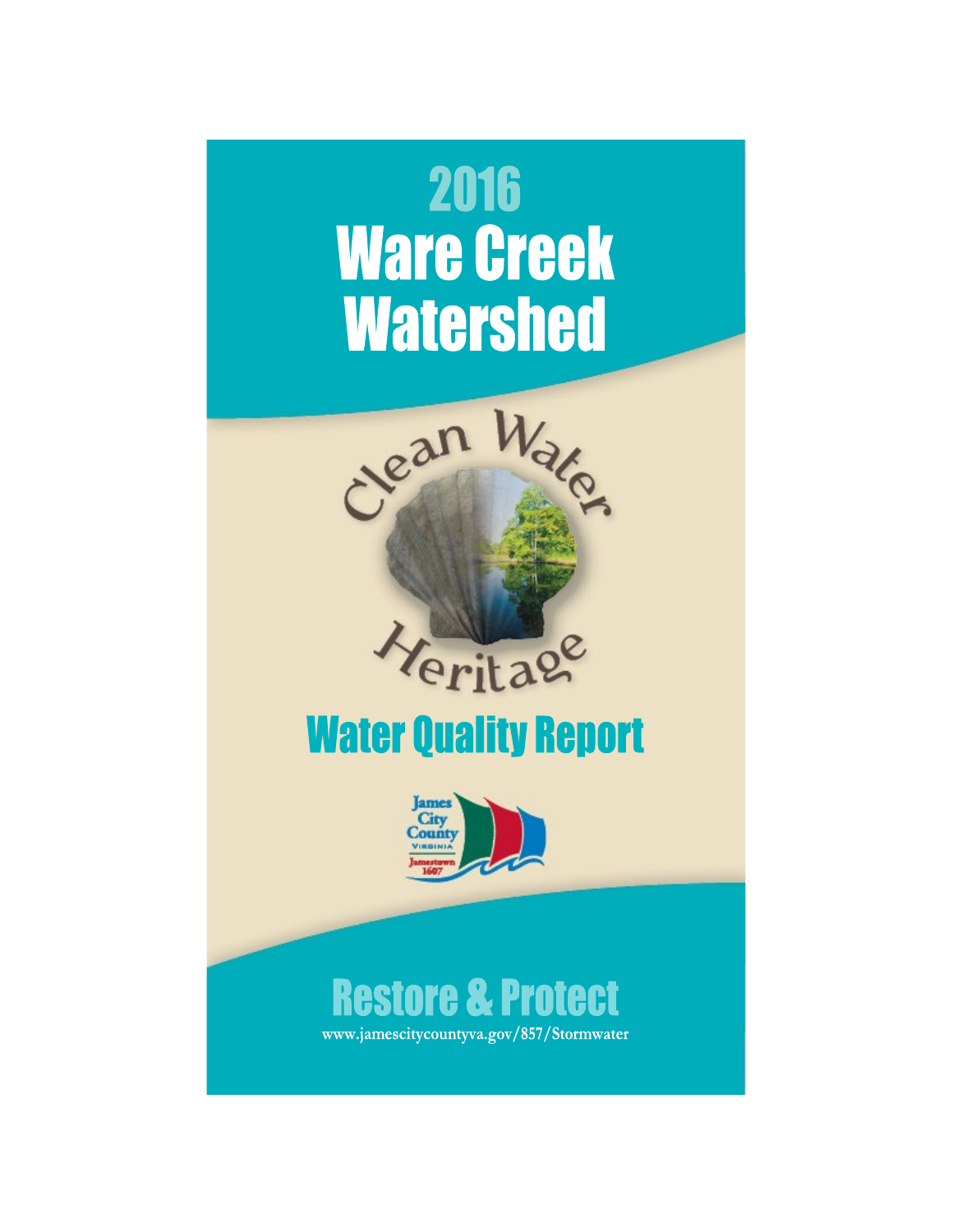### **James City County Water Quality Strategies**

As part of a long term commitment to environmental stewardship, James City County volunteers and staff have been gathering information about stream health throughout the County since 2008. The goal of collecting water quality information is to be able to identify emerging water quality problems, target areas for restoration and preservation, document improvements from citizen and County actions and provide educational and volunteer opportunities for the public.

Volunteers and staff collect two types of data: one looks at the types of small creatures that live in streams and the other provides an indication of the amount of harmful bacteria present in a stream. Together, this information provides evidence of the overall health of the County's waterways.

The following information is a summary of known water quality conditions in the County, gleaned from data collected by the Virginia Department of Environmental Quality, from the County's volunteer water monitoring program and from completed James City County watershed management plans. As more information becomes available, this report will be updated.

## **Ware Creek Watershed**

The Ware Creek Watershed is located in the most northern part of James City County and drains into the York River. Three quarters of the watershed is undeveloped and consists of forested lands, wetlands and stream Resource Protection Areas. The rest of the area has been traditionally agricultural, while low-density residential neighborhoods and single-family homes are becoming more numerous. The watershed also encompasses some newer development, golf course communities, industrial areas such as Stonehouse Commerce Park and Hankins Industrial Park and Highway 64 as part of its drainage area.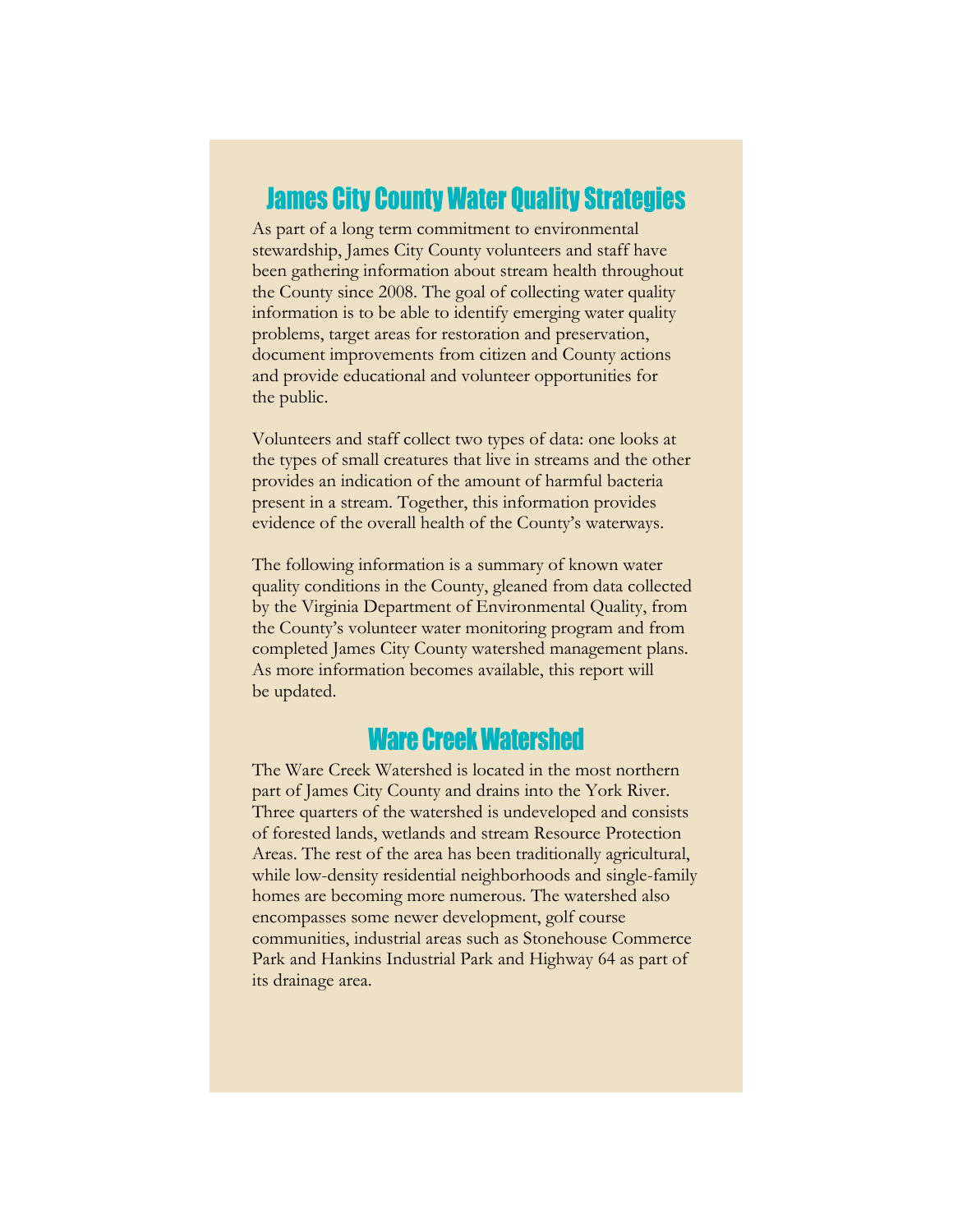## **Water Quality Conditions**

Ware Creek is on the VA Department of Environmental Quality's (VADEQ) impaired waters list for: fecal coliforms, e. Coli bacteria, low dissolved oxygen, and benthic macroinvertebrates. There are swimming and shellfish advisories in effect for Ware Creek because of the level of bacteria pollution. Ware Creek's impairments for low dissolved oxygen, and benthic macroinvertebrates signify that it's not able to sustain the aquatic life that should be found in it.

In 1998, VADEQ listed the tidal area of Ware Creek on its list of impaired waters as impaired for bacteria, due to the high counts at their monitoring station. High bacteria counts from VADEQ's monitoring of the Ware Creek main-stem area caused that part of the creek to be listed in 2010. A Total Maximum Daily Load (TMDL) has been written for Ware Creek which gives an account of the bacteria infractions and the numbers that would indicate an acceptable level.

Through the Stormwater Division's Water Quality Monitoring Program and the efforts of County staff and citizen volunteers, two sites within the watershed are monitored. Although the results indicate that Ware Creek does measure some degree of stress, it meets Virginia's water quality standards most of the time.

# **Problems in the Watershed**

- Bacteria levels are too high for contact recreation or food consumption. While coliform bacteria will naturally be found in the environment from wildlife sources, almost half of the bacteria loading comes from humans and pets. The current goal is a 100% reduction in bacteria from these sources.
- Upper Ware Creek tributaries have been eroded and are contributing to stream degradation due to increased stormwater flows from development. Sediment is being washed downstream and is clogging drainage areas.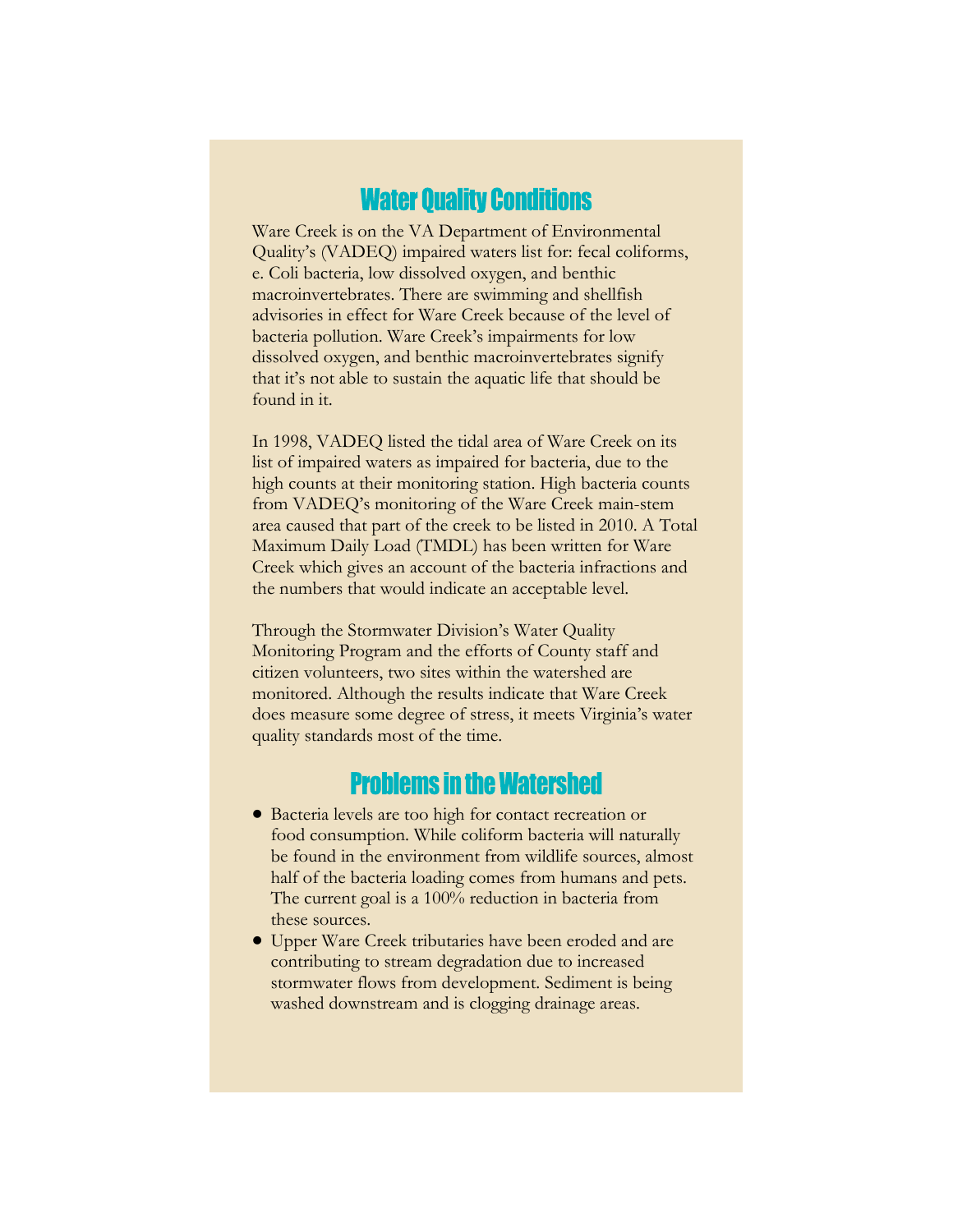Stormwater infrastructure is in need of repair, maintenance and/or upgrade. Effective stormwater treatment is essential in protecting Ware Creek water quality.

## **Completed Studies and Plans**

TMDL Report for Chesapeake Bay Shellfish Waters: Ware Creek, Taskinas Creek, and Skimino Creek Bacterial Impairments (VADEQ, 2010)

### **What Can Citizens Do?**

- Clean up after your pet. Pet waste contains bacteria and viruses that are harmful to people and the environment.
- Fertilize properly. Know your soil and the type of grass in your yard before you make a responsible fertilizing plan. Contact Turf Love at 757-564-2170 for help in identifying your yard needs.
- Leave a natural plant buffer around streams or stormwater ponds. Vegetation filters pollutants before they get to the water.
- Don't put fats and oils down the drain. Fatty deposits build up in the sewer system and can lead to sanitary sewer overflows, leaving harmful bacteria and viruses in the environment.
- Wash your car on grass, not on pavement. Soap and grease will be filtered through the grass and soil before getting into groundwater.
- Plant a rain garden. These beautiful landscaped areas can act as a trap for rain water and can prevent erosion in areas where there is a lot of stormwater run-off.
- Power-wash with care. Look for cleaning products with environmentally-friendly ingredients.
- Don't put leaves and yard clippings in road ditches or on top of storm-drain inlets. Collect leaves and clippings for compost or drop off them off at a County transfer station.
- Go to askhrgreen.org for more helpful ideas.